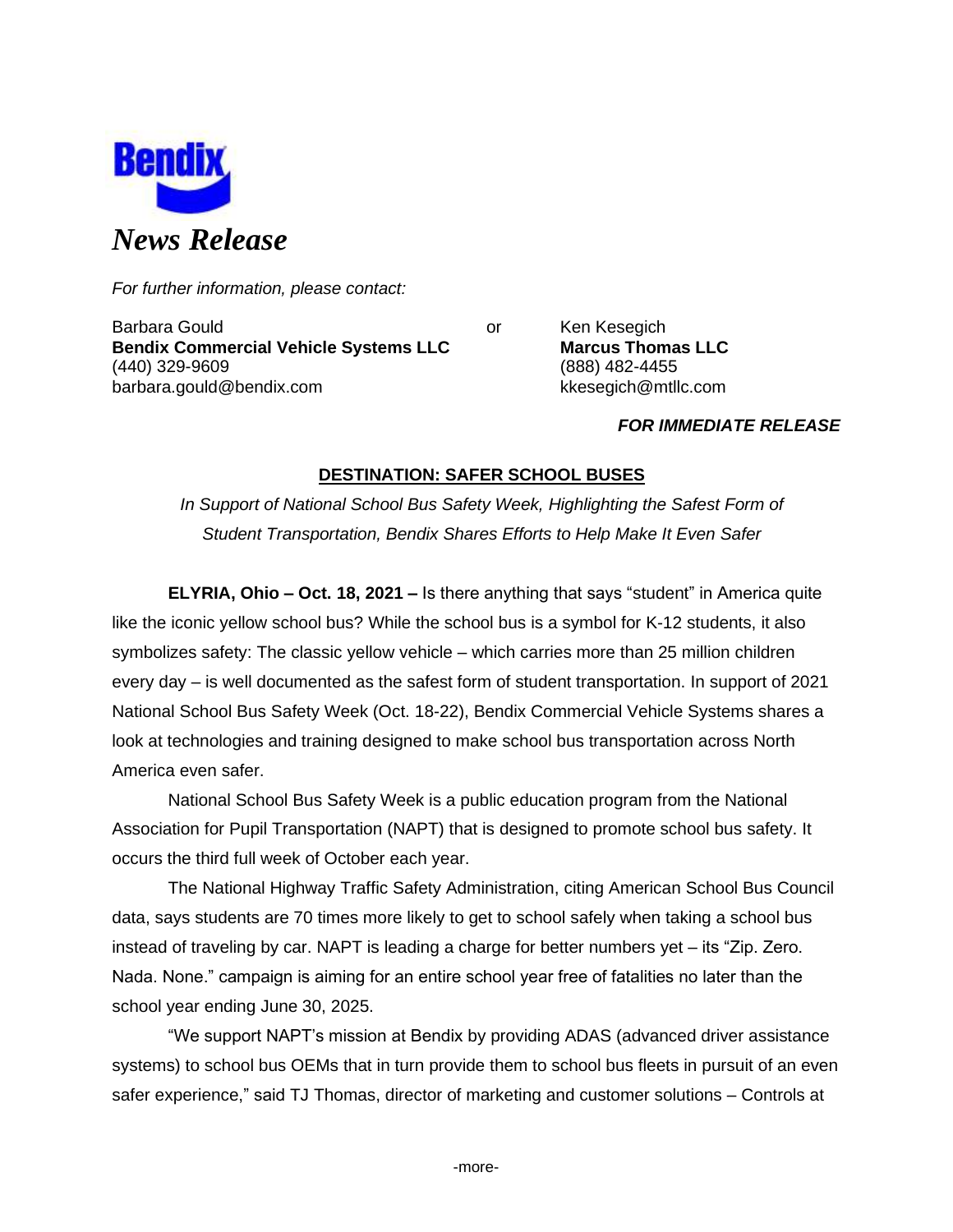Oct. 18, 2021/Page 2

Bendix, the North American leader in the development and manufacture of active safety, air management, and braking system technologies for commercial vehicles. "Partnering with school districts and vehicle manufacturers across North America, we are working to deploy the latest technologies and training to help keep student passengers safe, and to support the school bus drivers who oversee their travels day in and day out."

## **Air Disc Brake Advantage**

Part of NAPT's strategy in its zero-fatality campaign is to encourage the utilization of the latest vehicle safety equipment and technology, including air disc brakes, electronic stability control, forward collision warning, collision mitigation, and electronic parking brakes.

"These driver-assistance technologies are proven," Thomas said. "School bus manufacturers are making them increasingly available, and they're finding a place in growing numbers of school bus fleets."

More districts are equipping vehicles with air disc brakes, which provide shorter stopping distances than drum brakes and perform with little to no brake fade. During downhill applications or stop-and-go usage – like a school bus route – drum brakes can heat up and experience decreased performance. The design of air disc brakes all but eliminates fade. Air disc brakes also provide shorter, smoother, and more stable stops than drum brakes.

"Seeing the safety difference brought by air disc brakes is particularly striking – our September 2020 [Virtual School Bus Demo](https://youtu.be/zhmdPQvvw34?t=1185) offered an eye-opening side-by-side look at the realworld effect of brake fade on stopping distance," said Mark Holley, Bendix director of marketing and customer solutions – Wheel-End. "It helps put into perspective why adoption of the Bendix<sup>®</sup> ADB22 $X^{\circ}$  air disc brake – which we introduced to the school bus market in 2008 – continues to gain ground rapidly. Roughly a couple thousand new school buses are equipped with air disc brakes each year."

In addition, air disc brakes at the wheel-ends help optimize performance of the higherlevel safety systems that are also becoming more common in school bus fleets.

All of North America's major school bus manufacturers – including Blue Bird Corporation, Navistar's IC Bus, and Thomas Built Buses – offer the industry-leading ADB22X as a factory-installed option.

## **ADAS Difference**

Since 2018, both Blue Bird and IC Bus have made the Bendix® ESP® Electronic Stability Program full-stability system standard equipment on air-braked buses, even though full-stability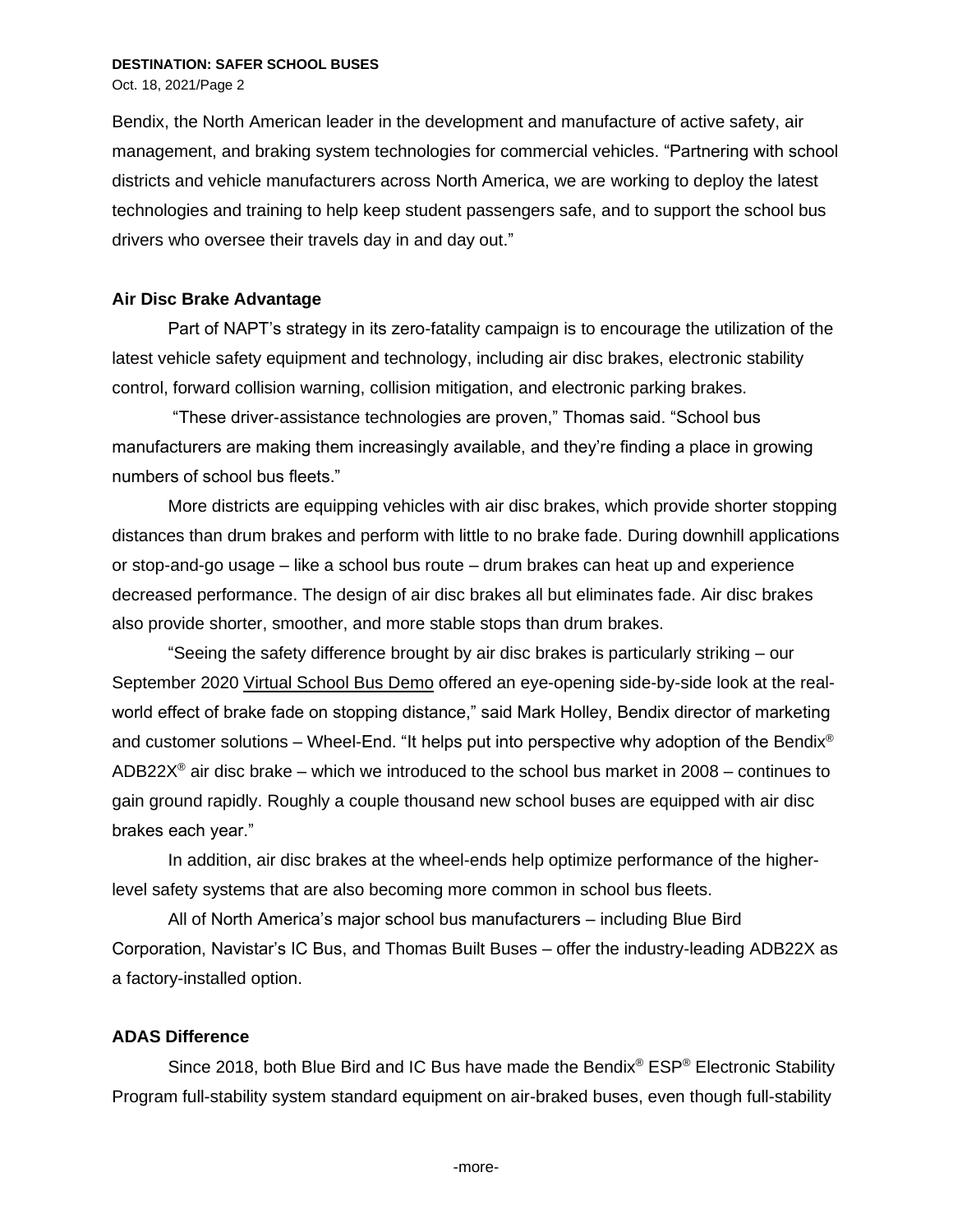Oct. 18, 2021/Page 3

technology – already mandatory on most motorcoaches and commercial trucks – is not a requirement for school buses.

Bendix<sup>®</sup> ESP<sup>®</sup> utilizes a system of sensors and advanced algorithms to recognize and mitigate conditions that could lead to rollover and loss of control. It functions in a wide range of driving and road conditions, including snowy, ice-covered, and slippery surfaces, and can activate the brakes in ways the driver cannot replicate.

Full-stability systems like Bendix ESP also provide the technological foundation for more advanced driver assistance systems (ADAS), including collision mitigation technologies such as Bendix<sup>®</sup> Wingman<sup>®</sup> Advanced<sup>™</sup> – A Collision Mitigation Technology and Bendix<sup>®</sup> Wingman<sup>®</sup> Fusion™, the company's flagship system.

Bendix Wingman Advanced uses a single radar sensor mounted to the front of the vehicle to deliver active cruise control with braking features, providing both warnings and active interventions to help drivers potentially avoid rear-end collisions, or at least help reduce their severity.

Bendix Wingman Fusion integrates a forward-facing camera with the radar and the vehicle's brake system, creating a comprehensive driver assistance system. With a suite of sensors working together, and not just in parallel, Fusion uses deep, multisystem integration to create a detailed and accurate data picture, setting it apart from radar-only systems.

Bendix collision mitigation technologies are on the road helping protect school bus occupants: IC Bus became the first North American school bus manufacturer to offer collision mitigation as a standard feature in 2018, spec'ing Wingman Advanced on its CE Series and RE Series and offering the Wingman Fusion system as an option on the CE Series.

"The National Transportation Safety Board (NTSB) and NAPT support the adoption of full-stability and collision mitigation on school buses," Thomas said. "These road-proven systems are effective and making a difference right now. We're proud to work with our industry partners to make that happen."

Thomas noted that Bendix safety technologies complement safe driving practices. No commercial vehicle safety technology replaces a skilled, alert driver exercising safe driving techniques and proactive, comprehensive driver training. Responsibility for the safe operation of the vehicle remains with the driver at all times.

## **Smart Parking**

The Bendix<sup>®</sup> Intellipark<sup>®</sup> Electronic Parking Brake is another technology to enhance safety and driver convenience. The system helps to prevent rollaway and runaway crashes by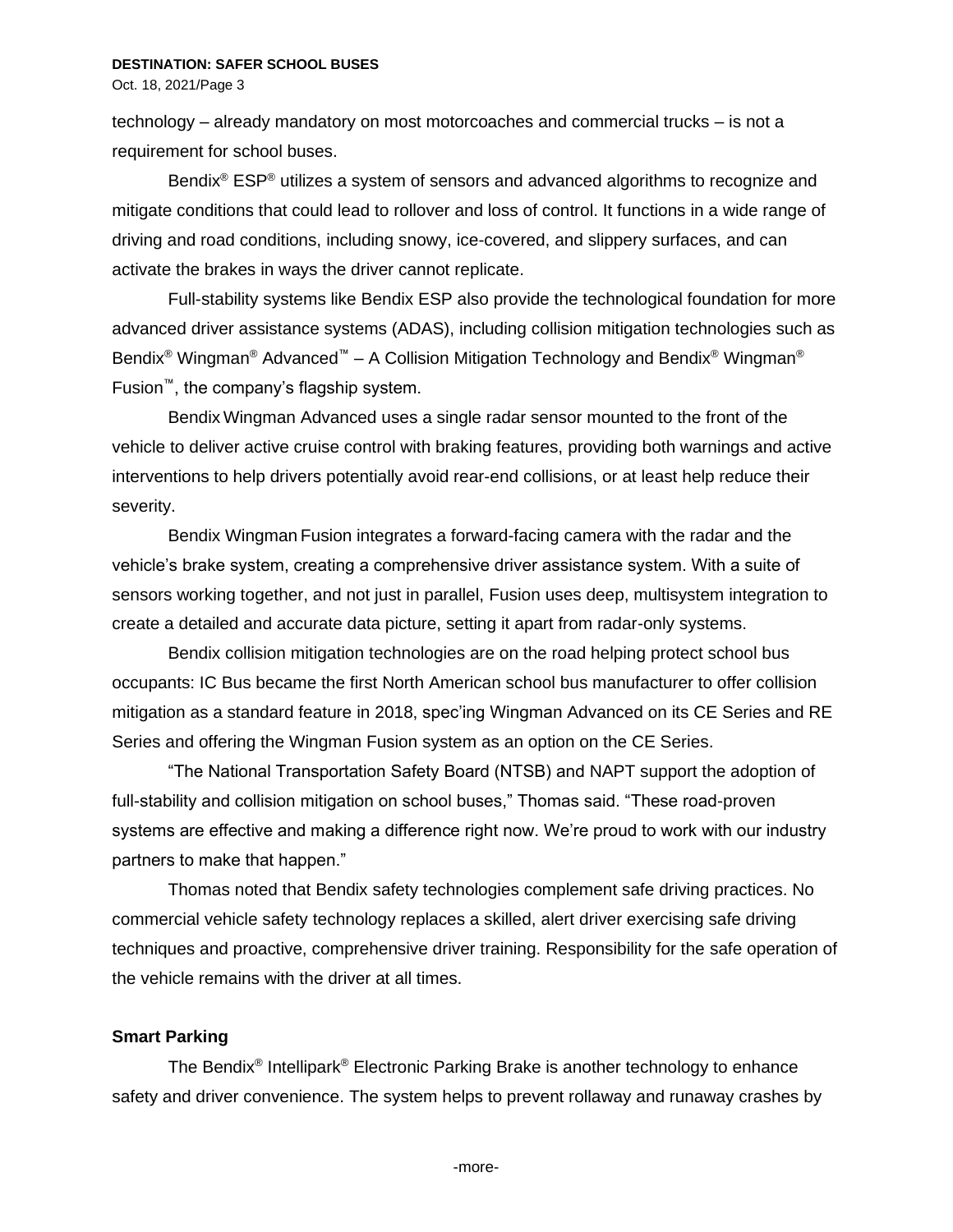Oct. 18, 2021/Page 4

automatically setting the brakes when the system interlocks are met, indicating the driver has forgotten to do so.

"The system monitors inputs in critical areas – for example, status of the foot brake, the accelerator pedal, and wheel speed may be monitored– to help determine when the driver inadvertently forgot to set the parking brakes and the vehicle should be parked," Thomas said. "And since Intellipark® is electronic, it is also positioned for integration with Wingman® Fusion™, enabling the use of the parking brakes to further enhance driver assistance functions."

The Intellipark system replaces the familiar yellow push-pull dash valve with an easy-toengage electronic switch, making it more ergonomically friendly and eliminating the "stinging" feel of engaging a 120-psi hand-controlled park brake valve. The switch maintains the recognizable yellow symbols and text and includes built-in LED indicator lights that show the status of the brake immediately, offering an additional advantage over the traditional valves. Intellipark also offers increased durability and additional cycles over the current pneumatic system.

Earlier this year, Thomas Built Buses was the first school bus manufacturer to make Intellipark available, on two models. Intellipark is available as an option on the Saf-T-Liner C2 equipped with a Cummins diesel or Detroit Diesel powertrain and an air brake package, and comes standard on the [Saf-T-Liner C2 Jouley electric bus.](https://thomasbuiltbuses.com/school-buses/saf-t-liner-c2-jouley/)

Other school bus manufacturers are in the process of making Intellipark available.

## **Training Is Key for Drivers and Technicians**

As school bus technologies rapidly evolve and advance, up-to-date proper training on their use and maintenance has become even more important to keeping drivers and their young charges safe.

Bendix offers a combination of hands-on experiences, continuous education, and ongoing communications to help school bus fleets and drivers understand new technologies, learn what these technologies do in traffic situations to help, and, overall, keep their skills sharp.

In-person demonstrations, for example, guide drivers through the actual experience of how these systems work and feel. Other resources include the Bendix YouTube channel; a training portal at brake-school.com that provides no-charge access to a wide array of technical courses; and the Knowledge Dock® at knowledge-dock.com, which has archived resources like the Bendix Tech Tips series, podcasts, blogs, and white papers.

"We will continue to work with our valued manufacturer safety partners in our mission to provide school districts and drivers with the best safety and driver convenience ADAS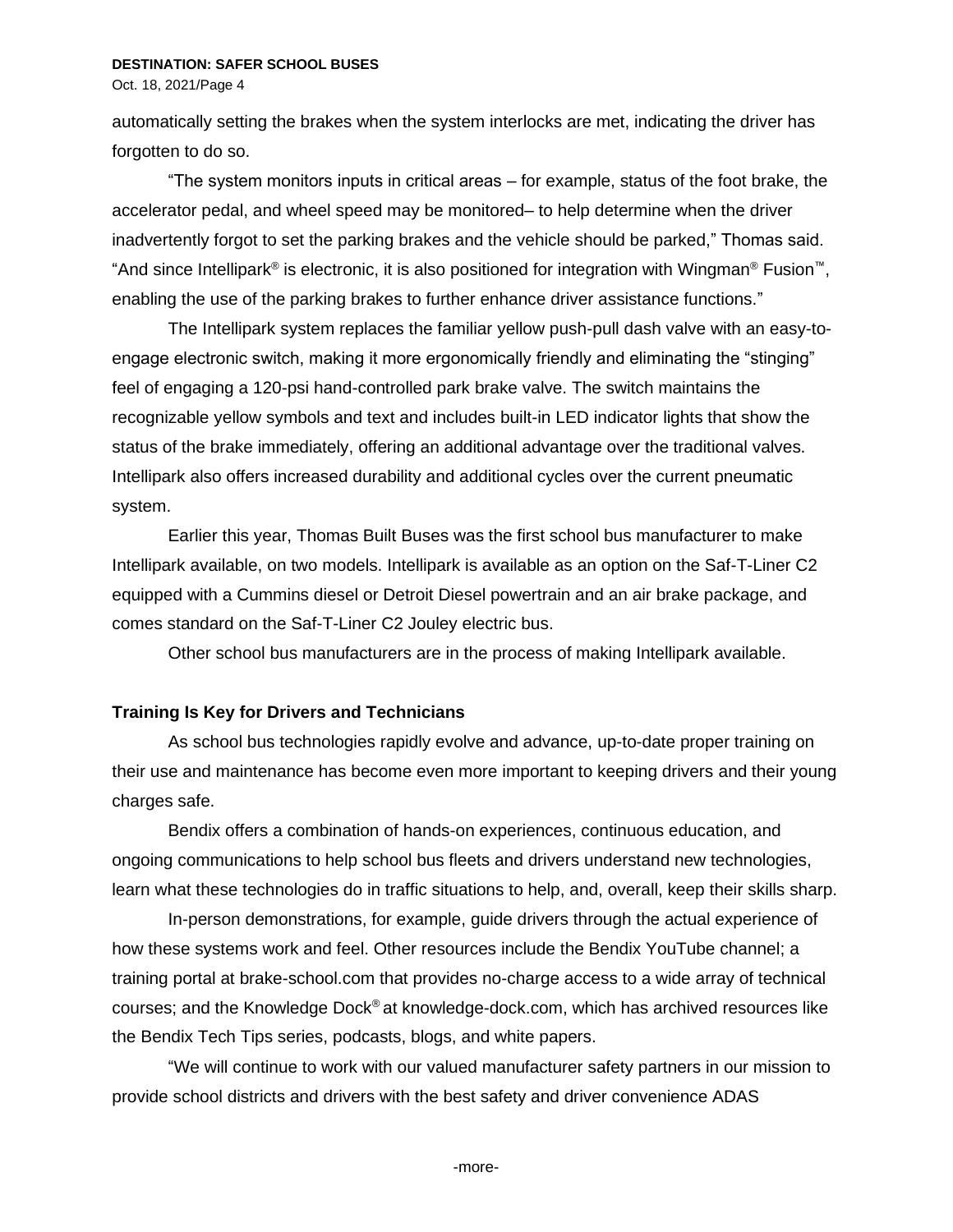Oct. 18, 2021/Page 5

technologies, tools, and training to help keep their bus passengers safe," Thomas said. "Students and parents across the country are depending on it."

### **About Bendix Commercial Vehicle Systems LLC**

Bendix Commercial Vehicle Systems, a member of Knorr-Bremse, develops and supplies leading-edge active safety technologies, energy management solutions, and air brake charging and control systems and components under the Bendix® brand name for medium- and heavy-duty trucks, tractors, trailers, buses, and other commercial vehicles throughout North America. An industry pioneer, employing more than 4,100 people, Bendix – and its wholly owned subsidiary, R.H. Sheppard Co., Inc. – is driven to deliver the best solutions for improved vehicle safety, performance, and overall operating cost. Contact us at 1-800-AIR-BRAKE (1-800-247-2725) or visi[t bendix.com.](http://www.bendix.com/) Stay connected and informed through Bendix expert podcasts, blog posts, videos, and other resources at [knowledge-dock.c](http://www.safertrucks.com/knowledge-dock)om. Follow Bendix on Twitter a[t twitter.com/Bendix\\_CVS.](http://twitter.com/Bendix_CVS) Log on and learn from the Bendix experts at [brake-school.com.](http://www.brake-school.com/) And to learn more about career opportunities at Bendix, visi[t bendix.com/careers.](http://www.bendix.com/careers)

# # #